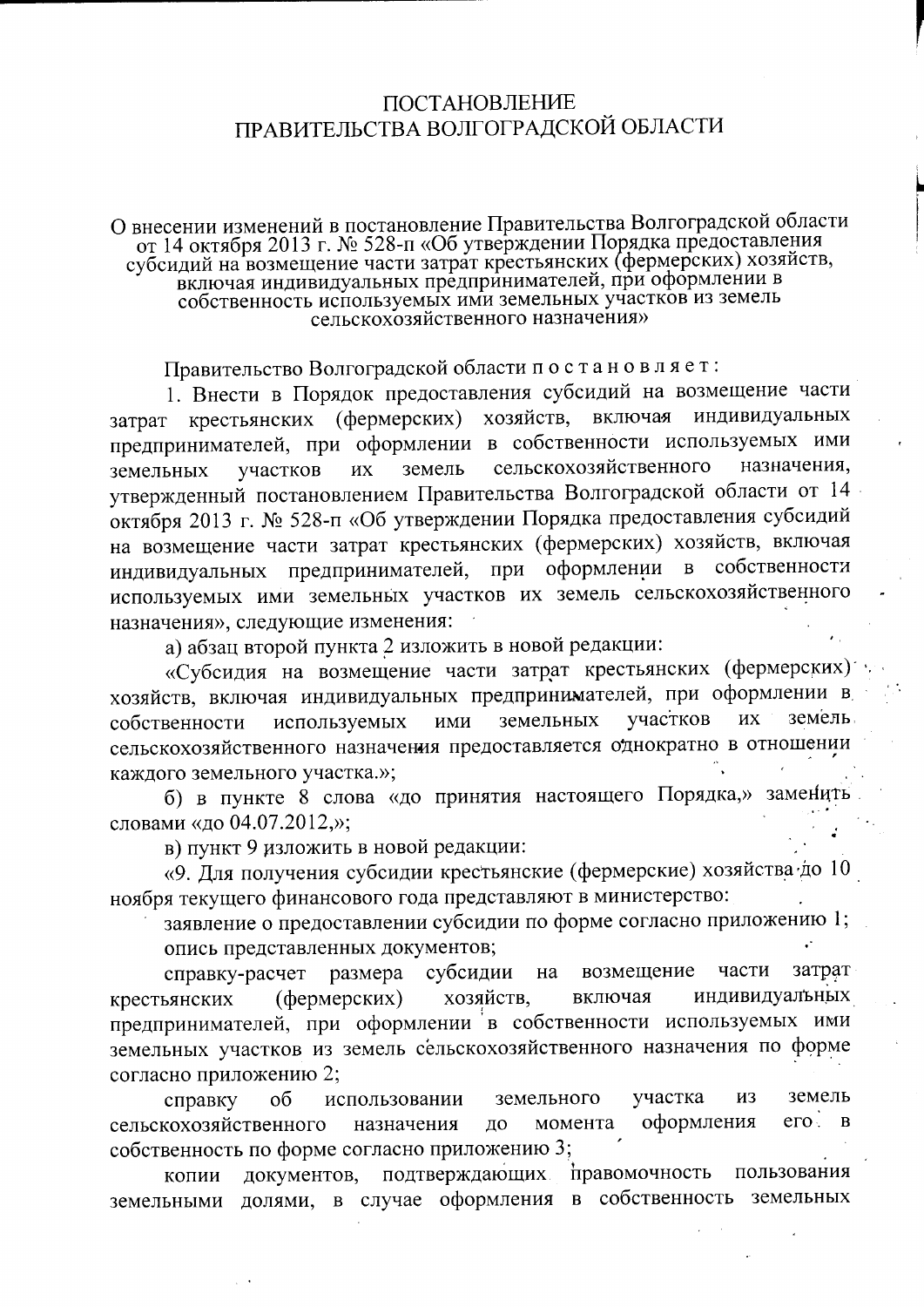участков из земель сельскохозяйственного назначения, образованных из земельных долей, принадлежащих крестьянскому (фермерскому) хозяйству на праве собственности и (или) на праве аренды с последующим выкупом;

собственности подтверждающих право документов, копии крестьянского (фермерского) хозяйства на земельные участки из земель сельскохозяйственного назначения, право собственности на которые возникло до введения в действие Федерального закона от 21 июля 1997 г. № 122-ФЗ «О государственной регистрации прав на недвижимое имущество и сделок с ним»:

копию договора подряда на выполнение кадастровых работ;

копию акта выполненных работ (услуг) или копию акта приемки кадастровых работ и документов, подготовленных в результате выполнения этих работ;

копию платежного документа, оформленного в установленном порядке и подтверждающего произведенные расходы;

выписку банка к расчетному счету крестьянского (фермерского) хозяйства, подтверждающую произведенные затраты, заверенную банком (при безналичной форме оплаты);

копию счета-фактуры;

(фермерским) хозяйством, включая крестьянским подписанный индивидуальных предпринимателей, проект соглашения в двух экземплярах по форме, утвержденной приказом министерства сельского хозяйства и размещенной на портале Губернатора и Правительства Волгоградской области информационной «Электронное системы подсистеме комплексной области» информационно-Волгоградской  $\overline{B}$ правительство телекоммуникационной сети Интернет по адресу: www.ksh.volganet.ru.

Копии документов, указанные в настоящем пункте, должны быть заверены подписью главы крестьянского (фермерского) хозяйства и печатью (при наличии) крестьянского (фермерского) хозяйства.

Согласие на обработку персональных данных представляется в случаях и в форме, установленных Федеральным законом от 27 июля 2006 г. № 152-ФЗ «О персональных данных».»

г) дополнить пунктом 10 следующего содержания:

«10. Министерство в течение пяти рабочих дней со дня поступления в пункте 9 настоящего Порядка, в порядке документов, указанных запрашивает информационного взаимодействия межведомственного следующие документы:

Единого государственного реестра индивидуальных выписку **ИЗ** предпринимателей;

сведения о состоянии расчетов по страховым взносам, пеням, штрафам Пенсионного фонда Российской Федерации по Отделением перед Волгоградской области;

сведения о наличии (отсутствии) задолженности страхователя перед Государственным учреждением Волгоградское региональное отделение Фонда социального страхования Российской Федерации;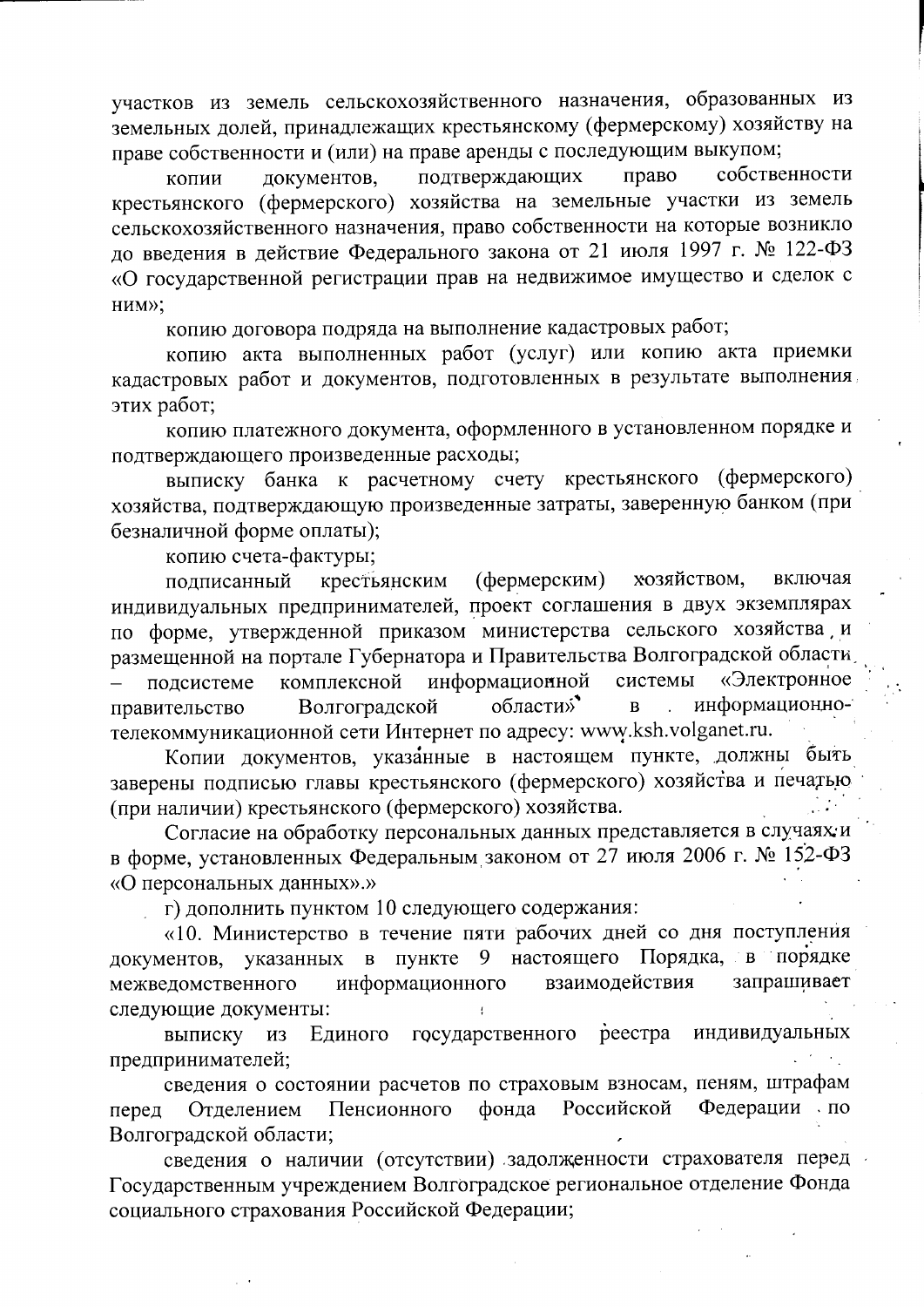участков из земель сельскохозяйственного назначения, образованных из земельных долей, принадлежащих крестьянскому (фермерскому) хозяйству на праве собственности и (или) на праве аренды с последующим выкупом;

подтверждающих собственности право документов, копии крестьянского (фермерского) хозяйства на земельные участки из земель сельскохозяйственного назначения, право собственности на которые возникло до введения в действие Федерального закона от 21 июля 1997 г. № 122-ФЗ «О государственной регистрации прав на недвижимое имущество и сделок с ним»:

копию договора подряда на выполнение кадастровых работ;

копию акта выполненных работ (услуг) или копию акта приемки кадастровых работ и документов, подготовленных в результате выполнения этих работ;

копию платежного документа, оформленного в установленном порядке и подтверждающего произведенные расходы;

выписку банка к расчетному счету крестьянского (фермерского) хозяйства, подтверждающую произведенные затраты, заверенную банком (при безналичной форме оплаты);

копию счета-фактуры;

хозяйством, включая крестьянским (фермерским) подписанный индивидуальных предпринимателей, проект соглашения в двух экземплярах по форме, утвержденной приказом министерства сельского хозяйства, и размещенной на портале Губернатора и Правительства Волгоградской области системы «Электронное информационной комплексной подсистеме области» информационно- $\overline{B}$ Волгоградской правительство телекоммуникационной сети Интернет по адресу: www.ksh.volganet.ru.

Копии документов, указанные в настоящем пункте, должны быть заверены подписью главы крестьянского (фермерского) хозяйства и печатью (при наличии) крестьянского (фермерского) хозяйства.

Согласие на обработку персональных данных представляется в случаях и в форме, установленных Федеральным законом от 27 июля 2006 г. № 152-ФЗ «О персональных данных».»

г) дополнить пунктом 10 следующего содержания:

«10. Министерство в течение пяти рабочих дней со дня поступления документов, указанных в пункте 9 настоящего Порядка, в порядке взаимодействия запрашивает информационного межведомственного следующие документы:

Единого государственного реестра индивидуальных выписку **ИЗ** предпринимателей;

сведения о состоянии расчетов по страховым взносам, пеням, штрафам Федерации по Российской Отделением Пенсионного фонда перед Волгоградской области;

сведения о наличии (отсутствии) задолженности страхователя перед Государственным учреждением Волгоградское региональное отделение Фонда социального страхования Российской Федерации;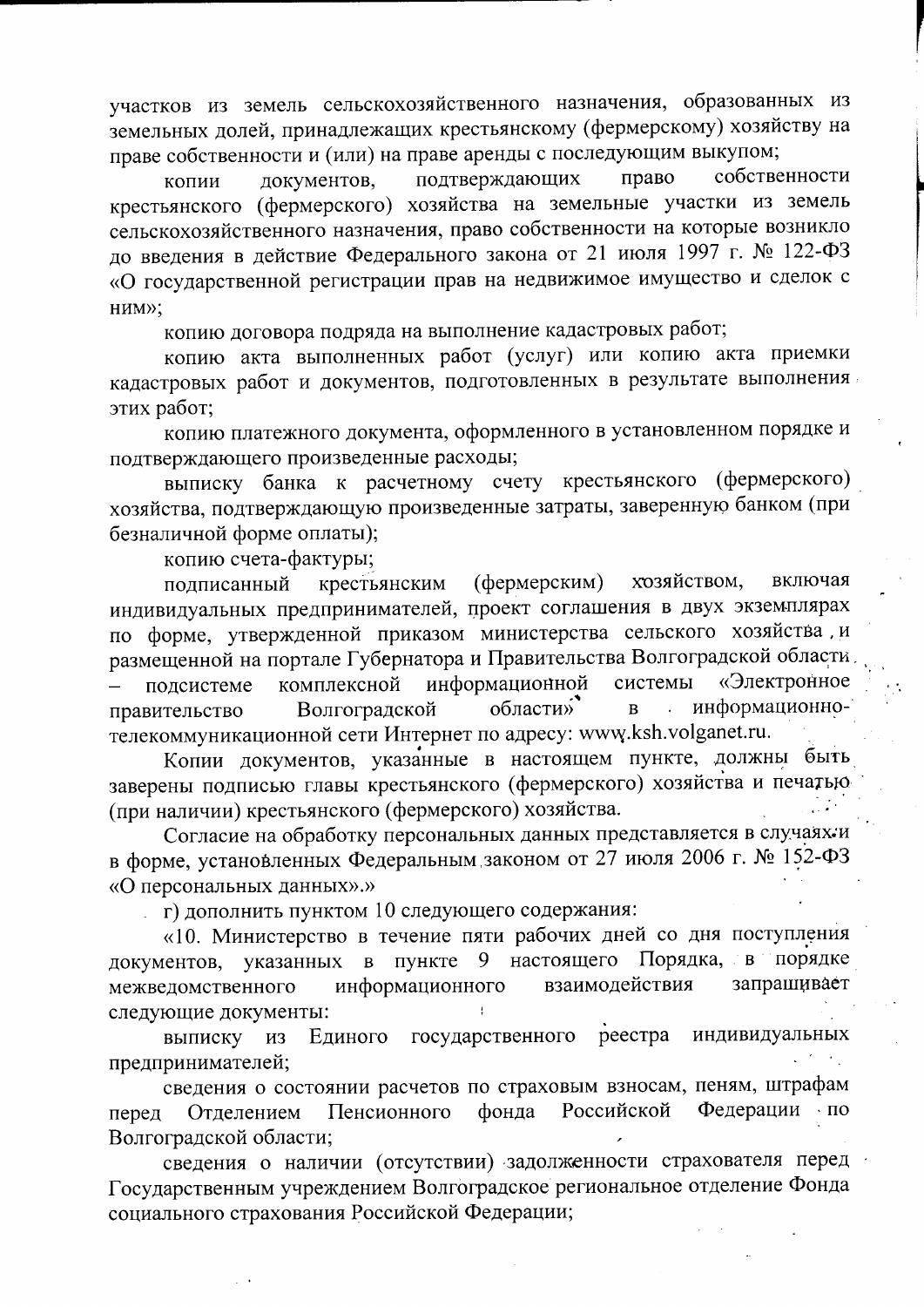сведения о наличии (отсутствии) задолженности по уплате налогов, сборов, пеней и штрафов перед Управлением Федеральной налоговой службы по Волгоградской области;

выписку из Единого государственного реестра прав на недвижимое имущество и сделок с ним о правах, ограничениях, обременениях на земельный участок;

выписку из государственного кадастра недвижимости о земельном участке;

документы, подтверждающие наличие права на земельный участок из земель сельскохозяйственного назначения, в случае если такой земельный хозяйству (фермерскому) **K3** крестьянскому предоставлялся участок собственности постоянное муниципальной  $\overline{B}$ государственной или (бессрочное) пользование, пожизненное наследуемое владение, в аренду или в собственность.

Крестьянские (фермерские) хозяйства вправе представить указанные документы самостоятельно.»;

д) пункты  $10 - 17$  считать соответственно пунктами  $11 - 18$ ,

е) в пункте 11 слова «в течение 15 рабочих дней» заменить словами «в течение 20 дней»;

ж) пункт 13 изложить в следующей редакции:

«13. В предоставлении субсидии отказывается в случаях:

недостаточности предусмотренных на эти цели министерству сельского хозяйства лимитов бюджетных обязательств областного бюджета текущего финансового года, с учетом принятых и неисполненных обязательств на предшествующем финансовом году, в субсидий  $\mathbf{B}$ предоставление соответствии со сводной бюджетной росписью;

товаропроизводителями срока, сельскохозяйственными нарушения предоставления, в Порядка, настоящего установленного ПУНКТОМ 9 министерство сельского хозяйства пакета документов, обязанность ло сельскохозяйственных на представлению которых лежит товаропроизводителях;

товаропроизводителями  $B$ . сельскохозяйственными представления министерство сельского хозяйства документов, обязанность по представлению которых лежит на сельскохозяйственных товаропроизводителях, не в полном объеме:

товаропроизводителя сельскохозяйственного несоответствии при требованиям и условиям, установленным пунктами 2, 4, 5, абзацами вторым пятым пункта 6 настоящего Порядка;

при наличии недостоверных сведений в представленных документах.

сельскохозяйственные субсидии предоставлении O<sub>6</sub> отказе  $\bf{B}$ товаропроизводители уведомляются в течение 15 рабочих дней со дня предоставлении субсидии письмом решения об отказе  $\mathbf{B}$ Принятия министерства сельского хозяйства с указанием причины отказа.»;

з) в пункте 14 слова «В течение 5 рабочих дней» заменить словами «В течение 10 дней»;